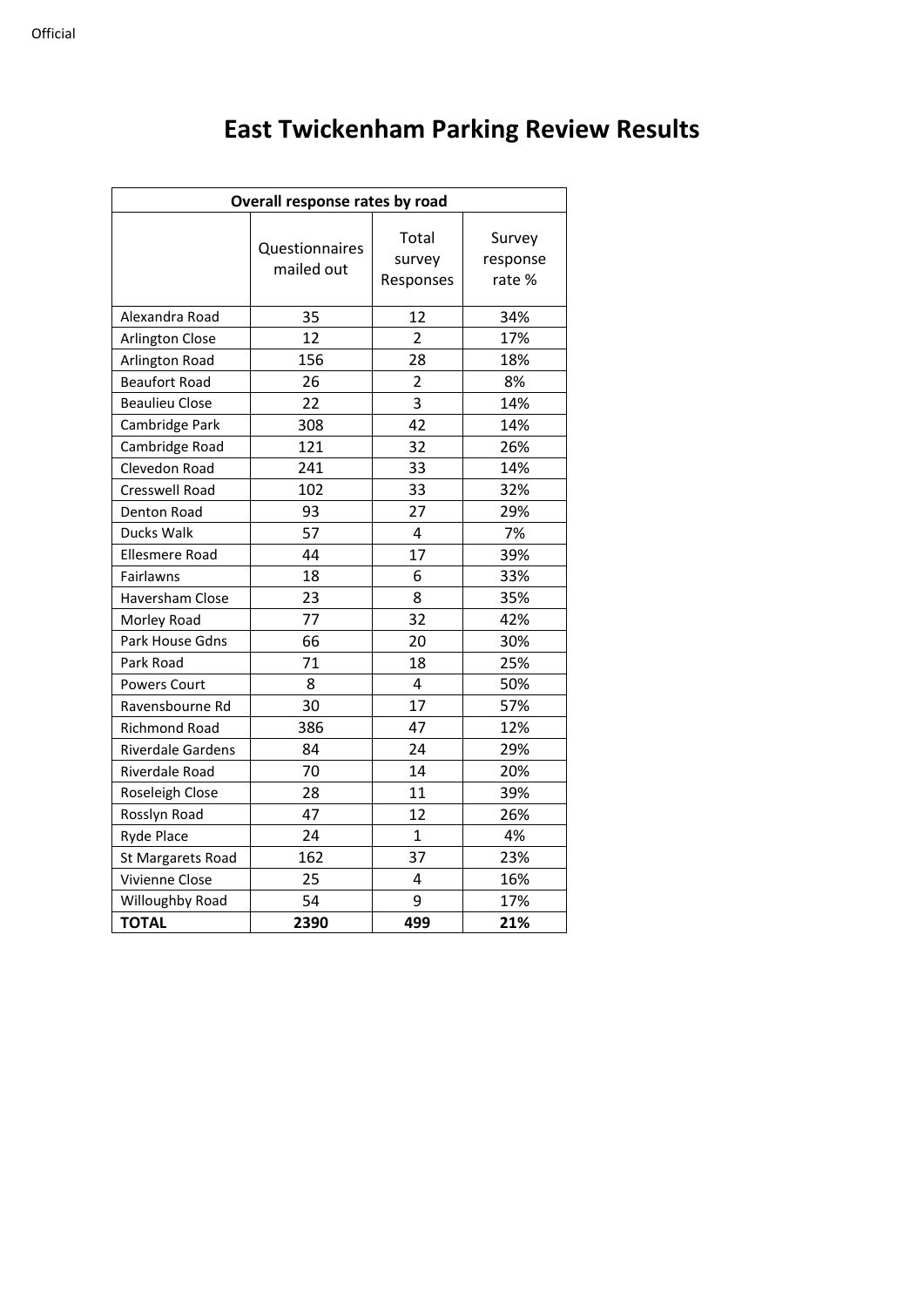| ould you prefer to retain the existing operational hours, days or to<br>change them? (Existing hours/days are Monday to Friday, 10am to<br>4.30pm) |              |                                  |              |                        |                |                        |             |              |
|----------------------------------------------------------------------------------------------------------------------------------------------------|--------------|----------------------------------|--------------|------------------------|----------------|------------------------|-------------|--------------|
|                                                                                                                                                    |              | Retain<br>existing<br>hours/days |              | Increase<br>hours/days |                | Decrease<br>hours/days |             | No<br>answer |
| Alexandra Road                                                                                                                                     | 1            | 8%                               | 11           | 92%                    | 0              | 0%                     | 0           | 0%           |
| <b>Arlington Close</b>                                                                                                                             | 1            | 50%                              | 0            | 0%                     | 0              | 0%                     | 1           | 50%          |
| Arlington Road                                                                                                                                     | 11           | 39%                              | 14           | 50%                    | 3              | 11%                    | 0           | 0%           |
| <b>Beaufort Road</b>                                                                                                                               | 1            | 50%                              | $\mathbf{1}$ | 50%                    | 0              | 0%                     | 0           | 0%           |
| <b>Beaulieu Close</b>                                                                                                                              | 2            | 67%                              | 1            | 33%                    | 0              | 0%                     | 0           | 0%           |
| Cambridge Park                                                                                                                                     | 14           | 33%                              | 28           | 67%                    | 0              | 0%                     | 0           | 0%           |
| Cambridge Road                                                                                                                                     | 7            | 22%                              | 24           | 75%                    | $\mathbf{1}$   | 3%                     | 0           | 0%           |
| Clevedon Road                                                                                                                                      | 6            | 18%                              | 26           | 79%                    | 0              | 0%                     | 1           | 3%           |
| <b>Cresswell Road</b>                                                                                                                              | 9            | 27%                              | 22           | 67%                    | $\mathbf 1$    | 3%                     | 1           | 3%           |
| Denton Road                                                                                                                                        | 3            | 11%                              | 23           | 85%                    | $\mathbf{1}$   | 4%                     | 0           | 0%           |
| Ducks Walk                                                                                                                                         | $\mathbf{1}$ | 25%                              | 2            | 50%                    | $\mathbf{1}$   | 25%                    | 0           | 0%           |
| <b>Ellesmere Road</b>                                                                                                                              | 10           | 59%                              | 6            | 35%                    | $\mathbf{1}$   | 6%                     | 0           | 0%           |
| Fairlawns                                                                                                                                          | 1            | 17%                              | 5            | 83%                    | 0              | 0%                     | 0           | 0%           |
| <b>Haversham Close</b>                                                                                                                             | 3            | 38%                              | 5            | 63%                    | 0              | 0%                     | 0           | 0%           |
| Morley Road                                                                                                                                        | 3            | 9%                               | 29           | 91%                    | 0              | 0%                     | 0           | 0%           |
| Park House Gdns                                                                                                                                    | 10           | 50%                              | 9            | 45%                    | $\mathbf{1}$   | 5%                     | 0           | 0%           |
| Park Road                                                                                                                                          | 2            | 11%                              | 15           | 83%                    | $\mathbf{1}$   | 6%                     | 0           | 0%           |
| <b>Powers Court</b>                                                                                                                                | 2            | 50%                              | 2            | 50%                    | 0              | 0%                     | 0           | 0%           |
| Ravensbourne Rd                                                                                                                                    | 6            | 35%                              | 11           | 65%                    | 0              | 0%                     | 0           | 0%           |
| Richmond Road                                                                                                                                      | 27           | 57%                              | 18           | 38%                    | $\overline{2}$ | 4%                     | 0           | 0%           |
| <b>Riverdale Gdns</b>                                                                                                                              | 10           | 42%                              | 14           | 58%                    | 0              | 0%                     | 0           | 0%           |
| Riverdale Road                                                                                                                                     | 1            | 7%                               | 13           | 93%                    | 0              | 0%                     | 0           | 0%           |
| Roseleigh Close                                                                                                                                    | 8            | 73%                              | 2            | 18%                    | $\mathbf{1}$   | 9%                     | 0           | 0%           |
| Rosslyn Road                                                                                                                                       | 6            | 50%                              | 4            | 33%                    | $\mathbf 1$    | 8%                     | $\mathbf 1$ | 8%           |
| Ryde Place                                                                                                                                         | $\mathbf{1}$ | 100%                             | 0            | 0%                     | 0              | 0%                     | 0           | 0%           |
| St Margarets Road                                                                                                                                  | 18           | 49%                              | 17           | 46%                    | $\overline{2}$ | 5%                     | 0           | 0%           |
| Vivienne Close                                                                                                                                     | 4            | 100%                             | 0            | 0%                     | 0              | 0%                     | 0           | 0%           |
| Willoughby Road                                                                                                                                    | 0            | 0%                               | 8            | 89%                    | $\mathbf 1$    | 11%                    | 0           | 0%           |
| <b>TOTAL</b>                                                                                                                                       | 168          | 34%                              | 310          | 62%                    | 17             | 3%                     | 4           | 1%           |

## **2. Would you prefer to retain the existing operational hours/days or to**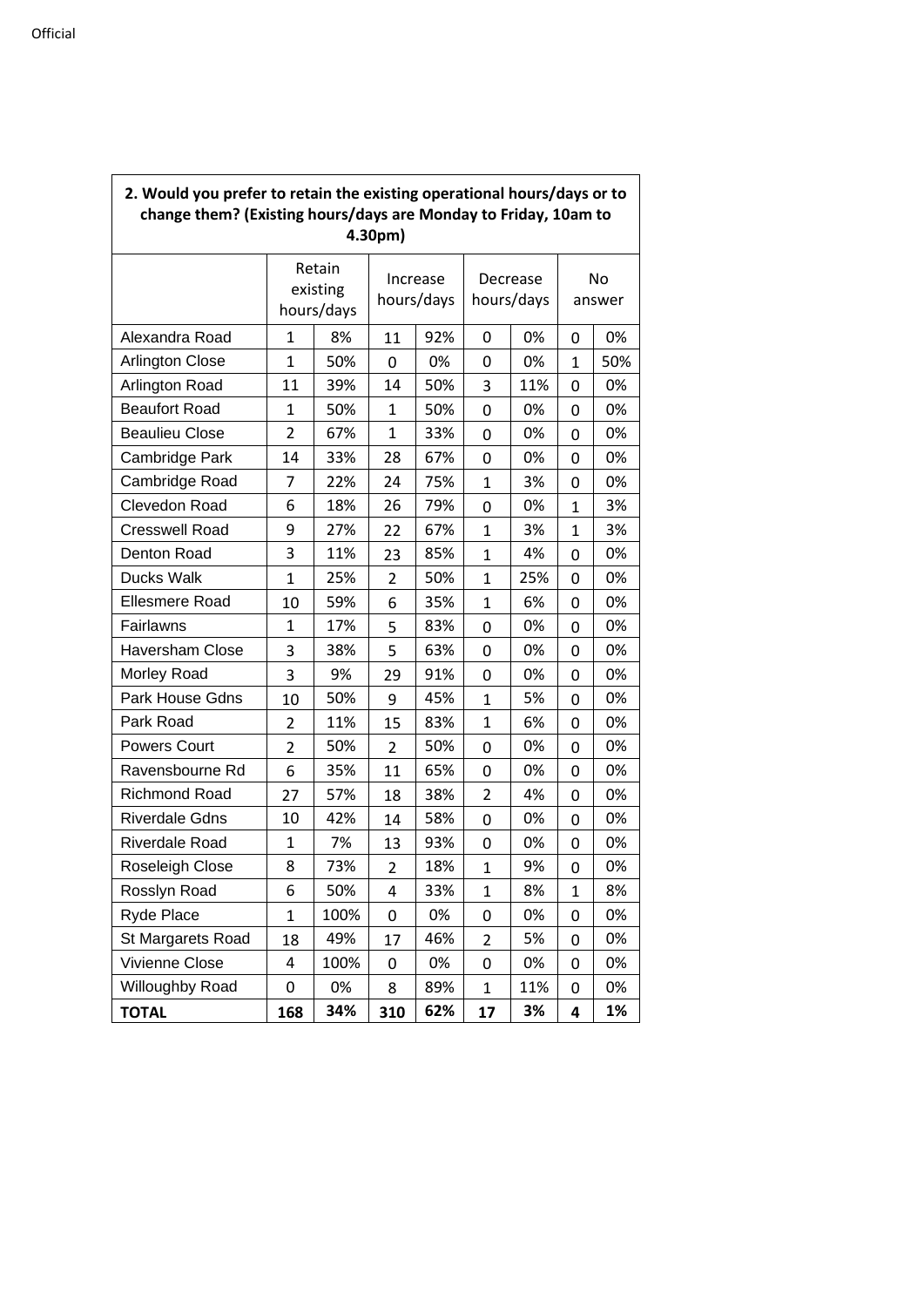| 3. What days do you think the CPZ should operate? (Add your preferences from 1 to 3 in<br>each box below. 1 is the most preferred and 3 is the least preferred) |                 |                 |                |               |  |
|-----------------------------------------------------------------------------------------------------------------------------------------------------------------|-----------------|-----------------|----------------|---------------|--|
|                                                                                                                                                                 | Total number of | Monday-Friday   | Monday-        | Monday-       |  |
|                                                                                                                                                                 | responses to    | (Existing days) | Saturday       | Sunday        |  |
|                                                                                                                                                                 | the question    | <b>OVERALL</b>  | <b>OVERALL</b> | OVERALL       |  |
|                                                                                                                                                                 |                 | <b>WEIGHT</b>   | <b>WEIGHT</b>  | <b>WEIGHT</b> |  |
| Alexandra Road                                                                                                                                                  | 12              | 1.33            | 2.08           | 1.58          |  |
| <b>Arlington Close</b>                                                                                                                                          | $\overline{2}$  | 3.00            | 0.00           | 0.00          |  |
| Arlington Road                                                                                                                                                  | 28              | 1.96            | 1.64           | 1.43          |  |
| <b>Beaufort Road</b>                                                                                                                                            | $\overline{2}$  | 3.00            | 0.00           | 0.00          |  |
| <b>Beaulieu Close</b>                                                                                                                                           | 3               | 3.00            | 0.00           | 0.00          |  |
| Cambridge Park                                                                                                                                                  | 42              | 1.52            | 1.74           | 1.31          |  |
| Cambridge Road                                                                                                                                                  | 32              | 1.44            | 1.28           | 1.69          |  |
| Clevedon Road                                                                                                                                                   | 31              | 0.97            | 1.27           | 2.09          |  |
| <b>Cresswell Road</b>                                                                                                                                           | 32              | 1.59            | 1.94           | 1.47          |  |
| <b>Denton Road</b>                                                                                                                                              | 27              | 1.19            | 1.70           | 1.78          |  |
| Ducks Walk                                                                                                                                                      | 4               | 1.25            | 1.25           | 2.00          |  |
| <b>Ellesmere Road</b>                                                                                                                                           | 17              | 2.53            | 1.35           | 0.71          |  |
| Fairlawns                                                                                                                                                       | 6               | 1.17            | 1.00           | 2.17          |  |
| Haversham Close                                                                                                                                                 | 8               | 1.50            | 1.75           | 0.88          |  |
| Morley Road                                                                                                                                                     | 32              | 1.38            | 1.78           | 1.72          |  |
| Park House Gdns                                                                                                                                                 | 19              | 2.32            | 1.11           | 0.84          |  |
| Park Road                                                                                                                                                       | 17              | 1.47            | 1.59           | 1.88          |  |
| <b>Powers Court</b>                                                                                                                                             | 3               | 3.00            | 0.00           | 0.00          |  |
| Ravensbourne Rd                                                                                                                                                 | 17              | 2.18            | 1.82           | 1.29          |  |
| Richmond Road                                                                                                                                                   | 47              | 2.17            | 1.26           | 1.21          |  |
| <b>Riverdale Gdns</b>                                                                                                                                           | 24              | 1.96            | 1.54           | 1.29          |  |
| Riverdale Road                                                                                                                                                  | 14              | 0.79            | 1.57           | 1.50          |  |
| Roseleigh Close                                                                                                                                                 | 11              | 2.55            | 0.64           | 0.36          |  |
| Rosslyn Road                                                                                                                                                    | 12              | 1.83            | 1.42           | 0.75          |  |
| Ryde Place                                                                                                                                                      | $\mathbf{1}$    | 3.00            | 0.00           | 0.00          |  |
| St Margarets Road                                                                                                                                               | 37              | 2.14            | 1.19           | 1.05          |  |
| Vivienne Close                                                                                                                                                  | 4               | 3.00            | 1.50           | 0.75          |  |
| Willoughby Road                                                                                                                                                 | 9               | 1.00            | 1.56           | 2.11          |  |
| <b>TOTAL</b>                                                                                                                                                    | 493             | 1.72            | 1.46           | 1.37          |  |